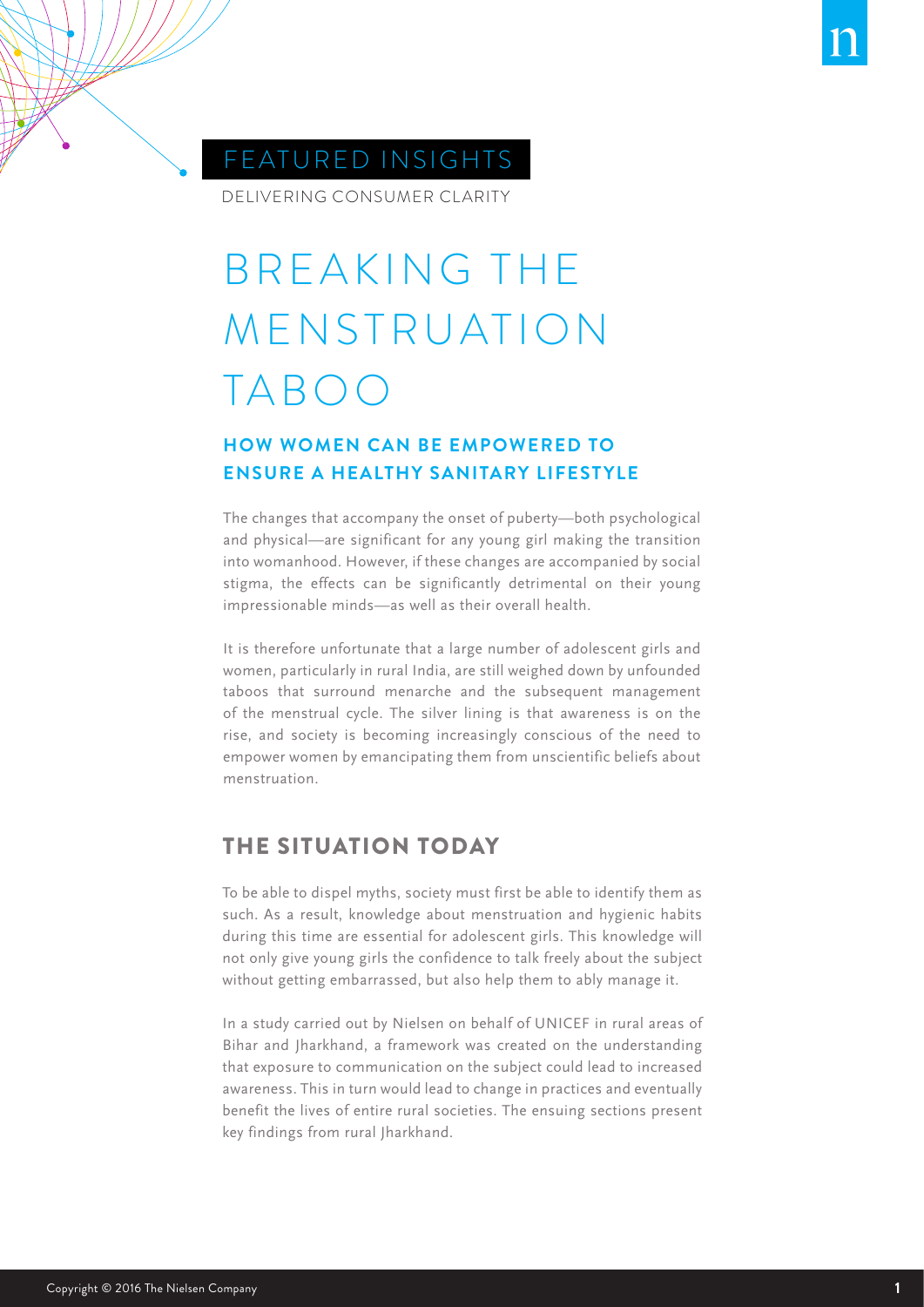## HOW WELL IS SHE PREPARED?

With the stigma attached to discussing menarche, it is hardly surprising that an astounding 70% of girls felt completely unprepared for their first menstrual experience. But it is not just young girls who lack knowledge. When shown a body map of the female reproductive system and asked to identify the source of menstrual bleeding, only around a quarter of the girls and their mothers could correctly identify the source as the uterus. This knowledge was slightly better among teachers and the front line workers (FLWs), but clearly, a lot remains to be desired.

**KNOWLEDGE ABOUT MENARCHE**



Base: post menarche girls: 1200

Source: Breaking the taboo; Research Highlights- Jharkhand (Knowledge, practice, attitude and norms on menstrual hygiene) UNICEF, November 2013

#### **NEGLIGIBLE KNOWLEDGE OF THE REPRODUCTIVE SYSTEM**



Base: Post Menarche: 1200, Mothers: 1200, FLWs: 300, Teachers: 298

Source: Breaking the taboo; Research Highlights- Jharkhand (Knowledge, practice, attitude and norms on menstrual hygiene) UNICEF, November 2013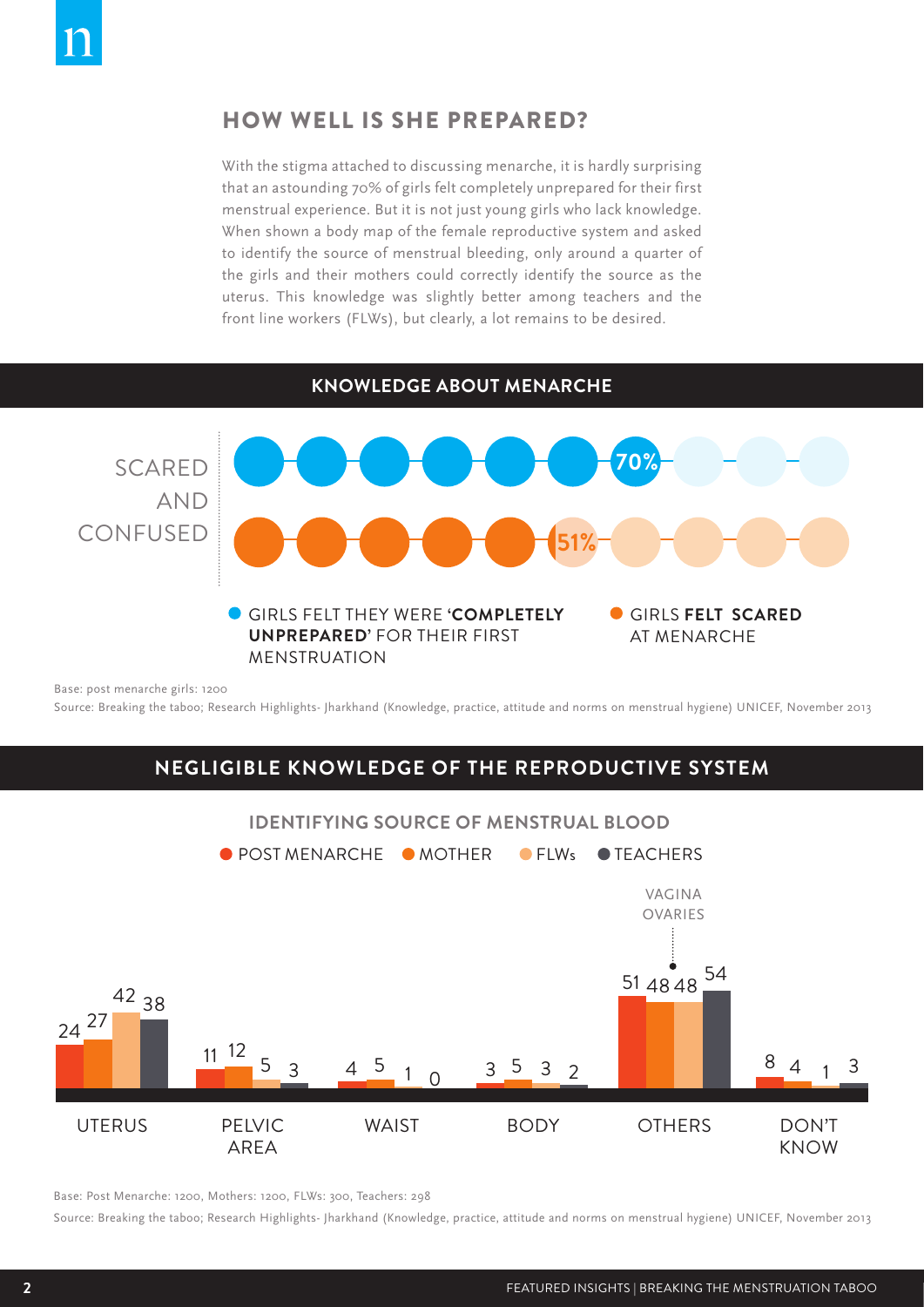

# HOW AWARE IS SHE ABOUT MENSTRUAL HYGIENE?

A vast majority of girls are perilously unaware of the health implications of poor hygiene in the management of their menstruation. And while teachers and FLWs have relatively high awareness of hygiene issues, this knowledge doesn't seem to percolate to young girls who can also benefit from the same.

# **MENSTRUAL HYGIENE**

#### **POST MENARCHE GIRLS WERE UNAWARE OF THE IMPORTANCE OF WASHING MENSTRUAL CLOTH WITH SOAP AND DRYING IT OUT IN THE SUN TO KILL GERMS.**



Base: Post Menarche: 1200, Teachers: 300, FLWs: 300 Source: Breaking the taboo; Research Highlights- Jharkhand (Knowledge, practice, attitude and norms on menstrual hygiene) UNICEF, November 2013



80% OF ADOLESCENT GIRLS ARE UNAWARE OF THE HEALTH IMPLICATIONS THAT COULD OCCUR DUE TO POOR MENSTRUAL HYGIENE.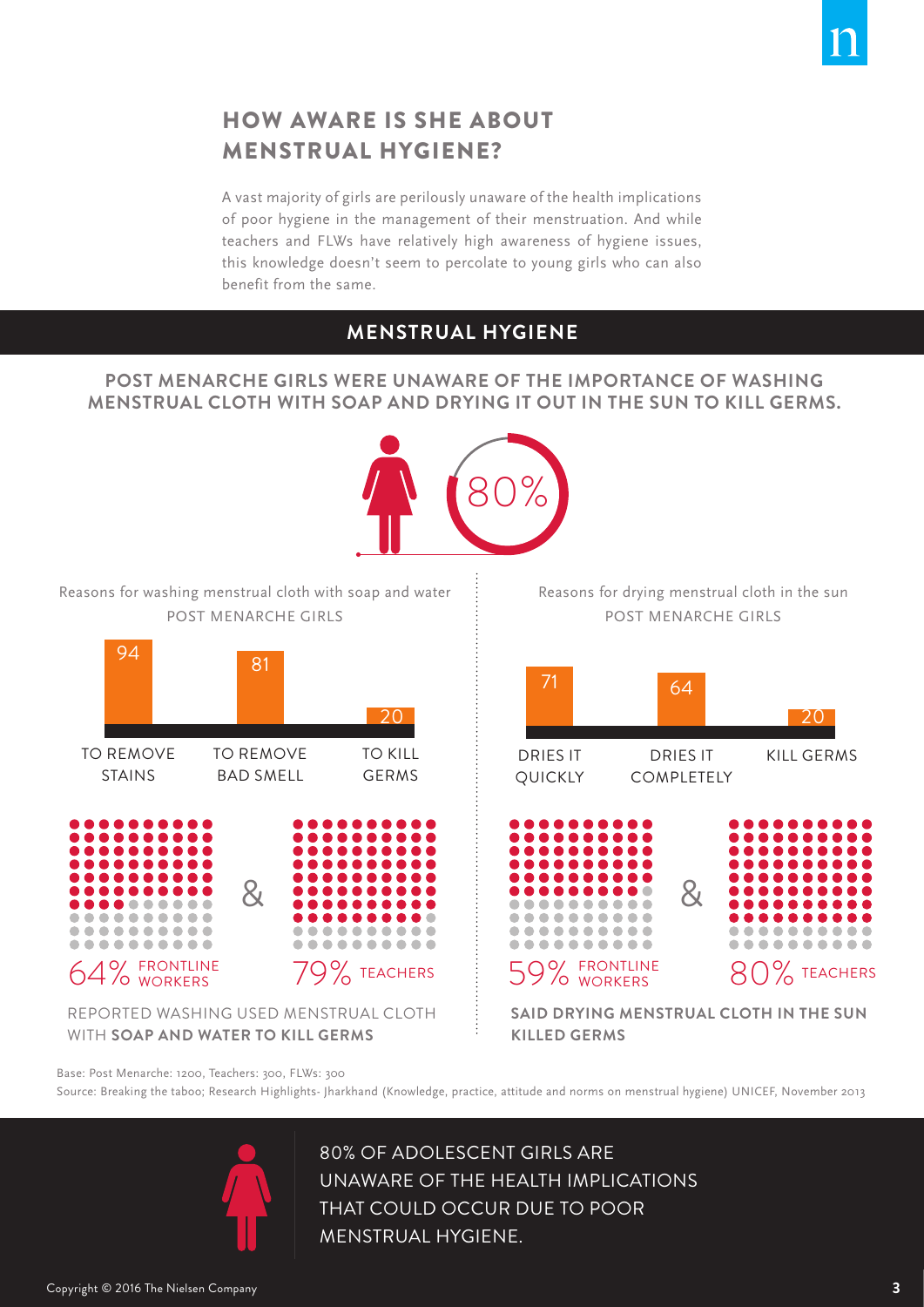# ATTITUDES TOWARDS MENSTRUATION

Hearteningly, studies reveal that mothers are strongly in favour of empowering girls with knowledge about menstruation before they get their first menses. However, this attitude often does not translate to action, as mothers do little to equip their young daughters with knowledge, possibly because they shy away from discussing the 'embarrassing' issue.

Alarmingly, respondents from all backgrounds expressed negative attitude towards burning as a method of disposal for absorbents. Not only young girls and their mothers, but teachers and FLWs too associate burning with fertility-related misconceptions. For example, many believe the practice could cause 'drying up of the womb', resulting in conception troubles in the future.

## **POSITIVE ATTITUDES TOWARDS PREPARATION**

#### **THE BASELINE RESULTS REVEALED POSITIVE ATTITUDES TOWARDS THE IMPORTANCE OF PREPARING GIRLS FOR MENARCHE.**



**MOTHERS WERE POSITIVELY** INCLINED TOWARDS ADOLESCENT GIRLS KNOWING ABOUT MENSTRUATION BEFORE ITS ONSET.

#### **NEGATIVE ATTITUDES ON BURNING AS ULTIMATE DISPOSAL**



Source: Breaking the taboo; Research Highlights- Jharkhand (Knowledge, practice, attitude and norms on menstrual hygiene) UNICEF, November 2013



95% MOTHERS ARE IN FAVOUR OF EDUCATING THEIR DAUGHTERS ABOUT MENSTRUATION BEFORE THEY ATTAIN MENARCHE, YET THEY DO NOT INITIATE THIS DISCUSSION WITH THEM.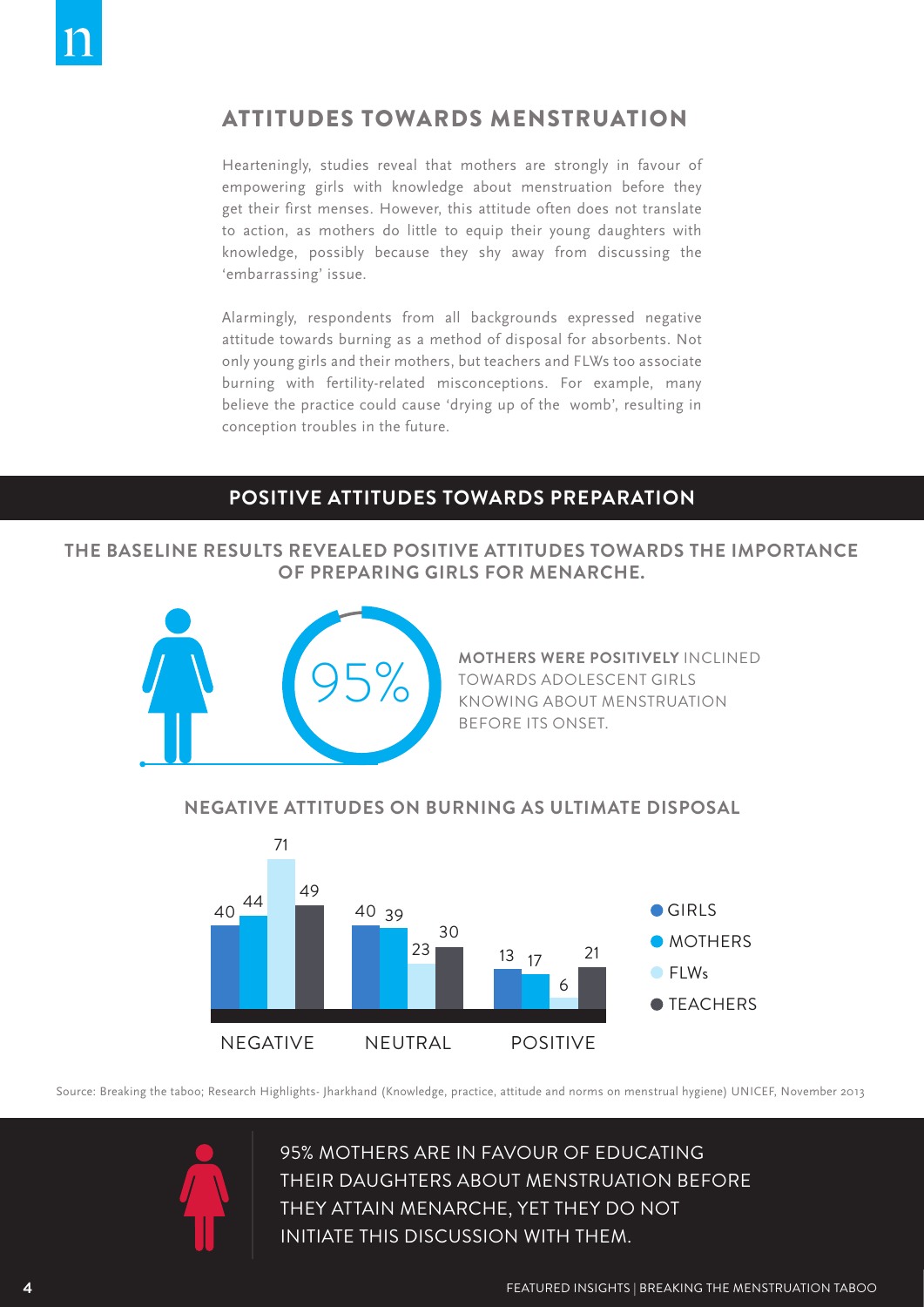

# SELF-CONFIDENCE AND MENSTRUATION

Several socio-religious restrictions still hold sway, like a restriction on menstruating women attending religious functions or touching items of worship. Adolescent girls are largely not confident about challenging such norms in the face of opposition from their families. Such regressive social norms also discourage girls from following best practices for absorbent disposal like burning menstrual absorbent cloth for ultimate disposal.

## **LOW SELF-CONFIDENCE TO CHALLENGE SOCIO-RELIGIOUS RESTRICTIONS**





WHEN IT CAME TO BURNING MENSTRUAL ABSORBENT CLOTH

Source: Breaking the taboo; Research Highlights- Jharkhand (Knowledge, practice, attitude and norms on menstrual hygiene) UNICEF, November 2013

# THE 'M' WORD

As discussion around menstruation is largely taboo, young girls frequently turn to friends as the safest option for information. Not surprisingly, our results revealed that most girls included in the study had discussions with someone, mostly friends. These discussions were primarily about how to manage menstruation: what to do, what to use, how to reuse cloth and other similar topics. Encouragingly, a majority of the girls also discussed why menstruation happens, proving that the discussion can go beyond just the functional. Interestingly, girls expressed that they were least comfortable discussing about menstruation with their teachers (female).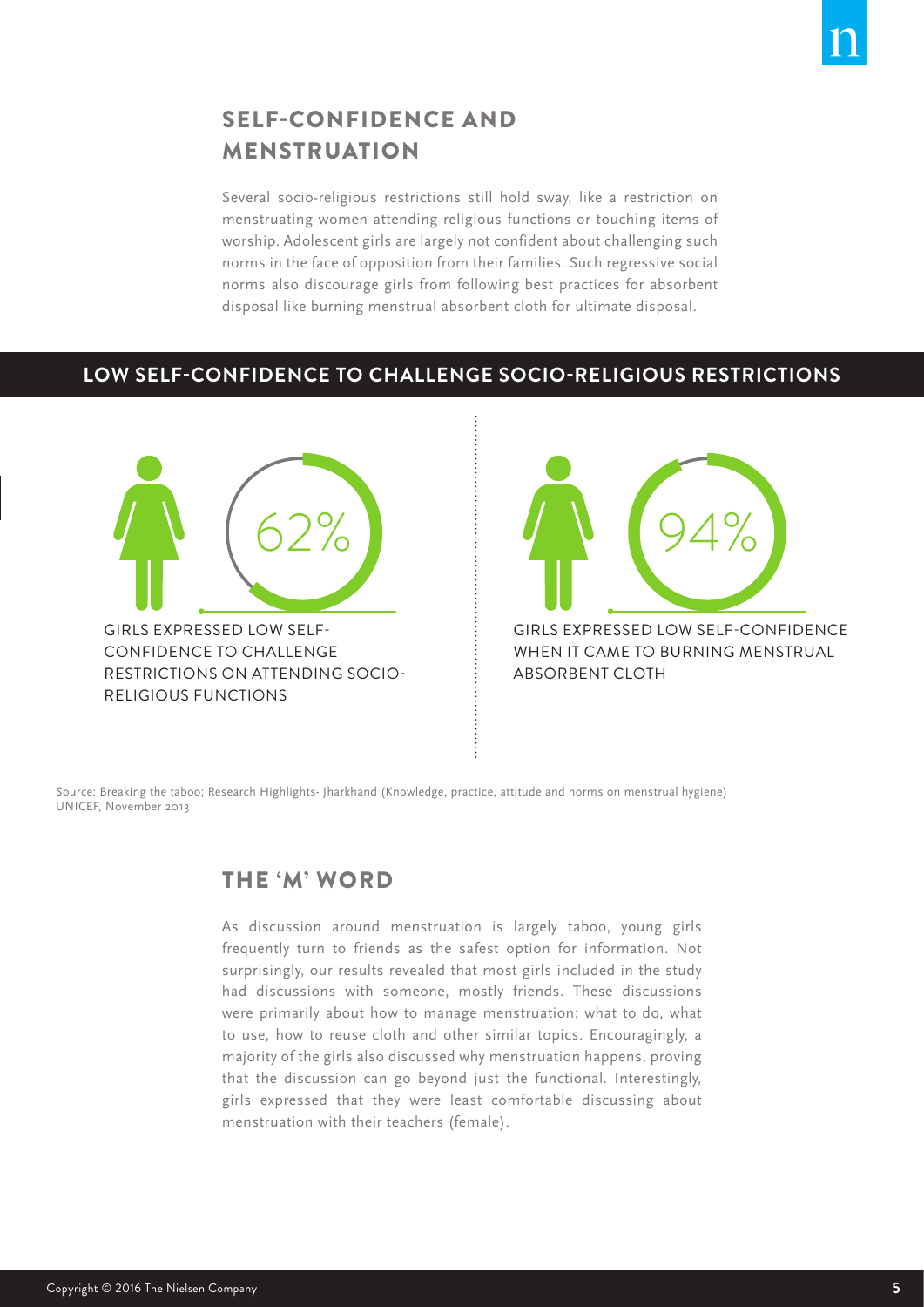## **DISCUSSIONS ON HOW TO MANAGE MENSTRUATION**

**IN JHARKHAND, GIRLS ARE OPEN TO DISCUSS ISSUES RELATED TO MENSTRUATION.**



Source: Breaking the taboo; Research Highlights- Jharkhand (Knowledge, practice, attitude and norms on menstrual hygiene) UNICEF, November 2013

# MENSTRUATION PRACTICES

Almost every girl we spoke to as part of the survey, used cloth as a menstrual absorbent for the obvious reasons of its ready availability at home, re-usability and cost-effectiveness. 28% report current use of sanitary napkins, and close to half had heard of sanitary napkins but had not used one themselves.



Base: Post Menarche Sanitary Napkin Users: 891 Base: Post Menarche Cloth Users: 1017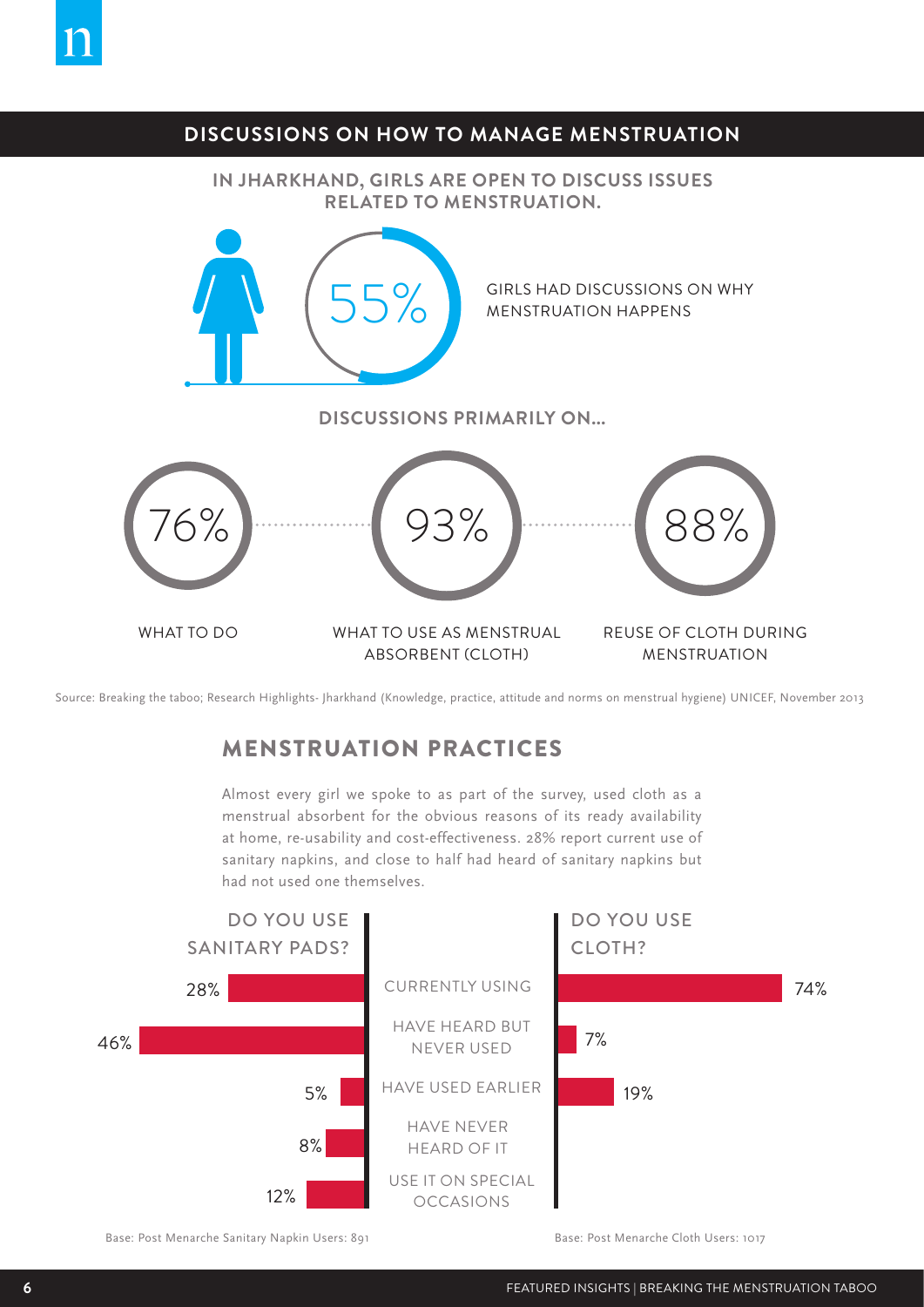#### **FREQUENCY OF CHANGING ABSORBENTS**



Source: Breaking the taboo; Research Highlights- Jharkhand (Knowledge, practice, attitude and norms on menstrual hygiene) UNICEF, November 2013

#### **CLOTH AS THE PREFERRED CHOICE**

**CLOTH IS THE PREFERRED CHOICE AS IT CAN BE REUSED AND IS EASILY AVAILABLE**



Source: Breaking the taboo; Research Highlights- Jharkhand (Knowledge, practice, attitude and norms on menstrual hygiene) UNICEF, November 2013

# THE GYNECOLOGIST'S VIEW

A separate study Nielsen conducted among gynaecologists in understanding their views on menstrual protection found that only a third of the patients proactively enquired about improving their personal hygiene during menstruation. The discussion on safe menstrual practices was led by the doctors in majority of the cases.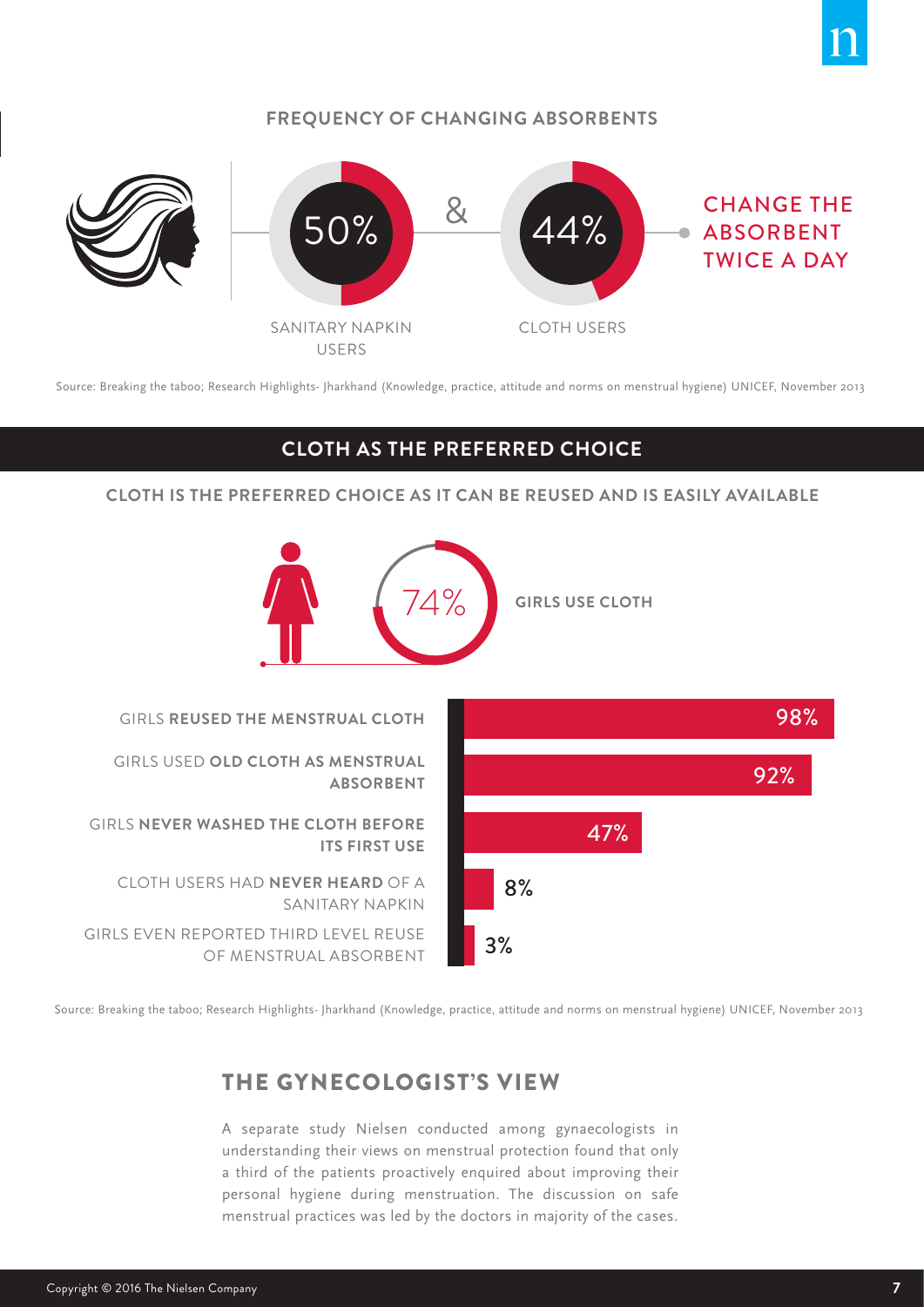

## **DISCUSSION ON PERSONAL HYGIENE DURING MENSTRUAL CYCLE**



Base: All Respondents (505) Source: Nielsen

> While doctors are helping to get the message for healthy habits out, most women report not using sanitary napkins due to the high cost. This was followed by lack of awareness.

## **REASONS BEHIND USE OF CLOTH/ HOMEMADE NAPKINS**



Base: All Respondents (505) Source: Nielsen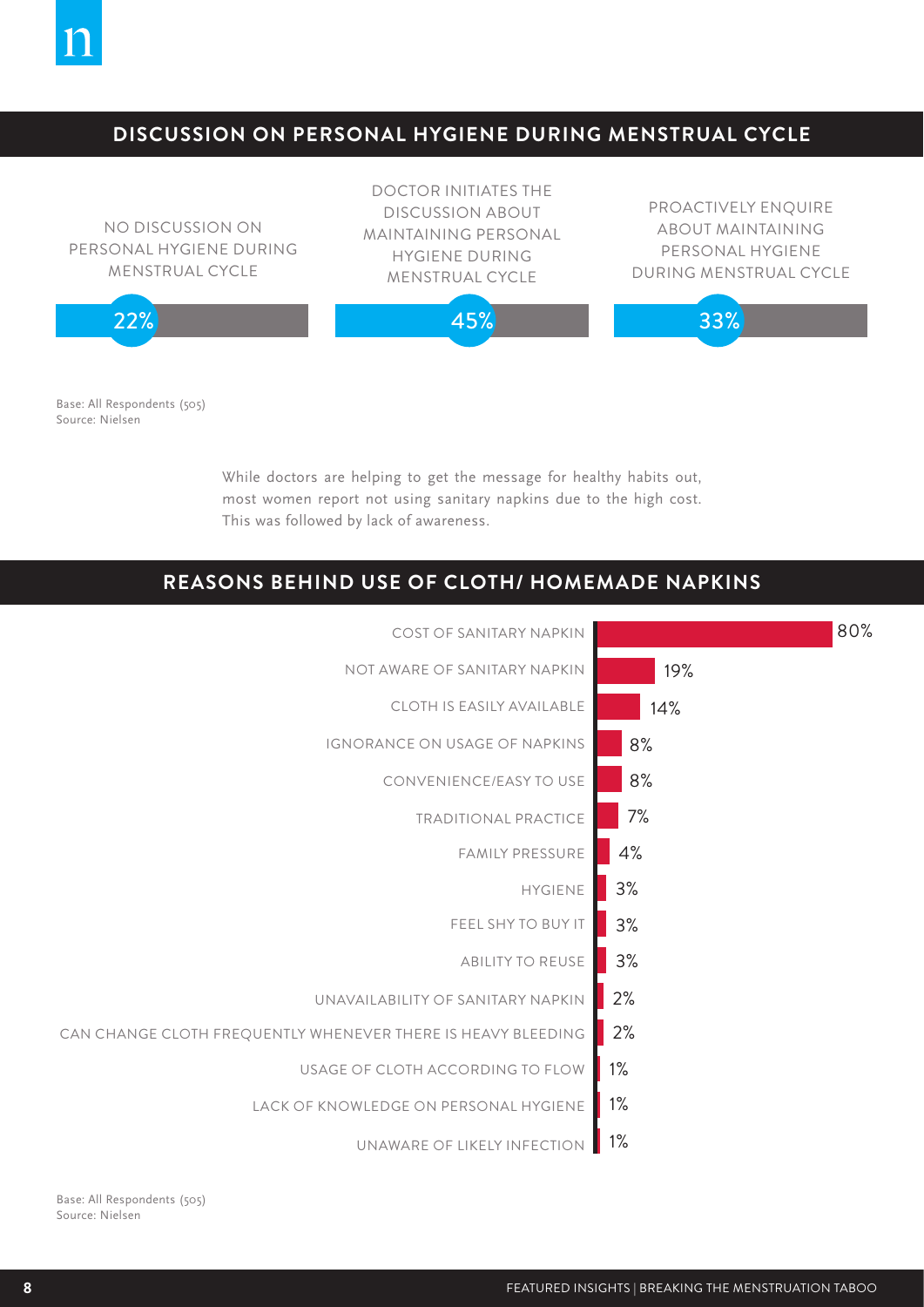

# EFFECTS THAT LAST WELL BEYOND A FEW DAYS OF THE MONTH

Alarmingly, the stigmas and taboos surrounding menstruation regularly and adversely affect most women, especially young girls. About nine in every 10 girls missed a day or two of school every month during menstruation, mainly due to physical discomfort as well as the fear of staining clothes. Almost six in every 10 girls reported high restrictions related to religious activities and a majority of them felt embarrassed because of these.

# IMPACT ON DAILY LIFE



GIRLS MISSED **1-2 DAYS OF SCHOOL** ON AN<br>AVERAGE EVERY MONTH

## REASONS FOR MISSING SCHOOL DURING MENSTRUATION



Source: Breaking the taboo; Research Highlights- Jharkhand (Knowledge, practice, attitude and norms on menstrual hygiene) UNICEF, November 2013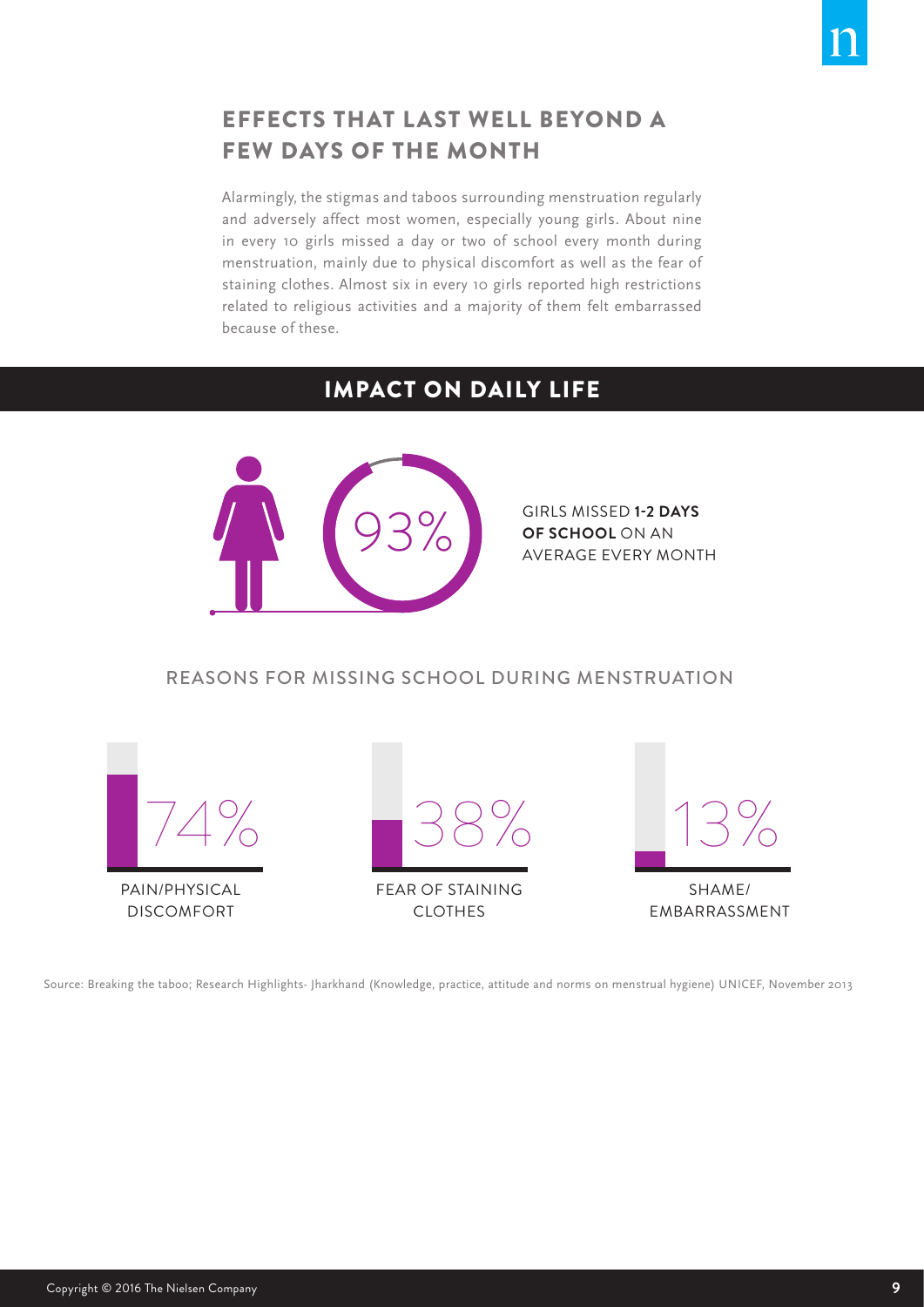# **RESTRICTIONS IMPOSED**

#### **ABSTAINED FROM RELIGIOUS ACTIVITIES**



Source: Breaking the taboo; Research Highlights- Jharkhand (Knowledge, practice, attitude and norms on menstrual hygiene) UNICEF, November 2013

# A SOCIETY STRIVING FOR CHANGE BUT LOOKING FOR THE COURAGE TO EFFECT IT

While awareness is still very low, mothers do want and expect their adolescent daughters to be empowered with knowledge. Therefore, communication campaigns designed specifically to provide information will be useful and well-received. A quarter of the girls who were respondents of the study read newspapers. Moreover, given that 72% of this audience has access to mobile phones and another 57% to television, media can provide the perfect platform for change.

Based on the current needs of this segment, communication is needed around washing, drying and storage of reusable menstrual cloth. Another possible subject to cover is hygienic disposal because very deep-rooted taboos currently surround burning as a method. The definite need of the hour is training of peer educators, as girls presently are most comfortable talking to their friends.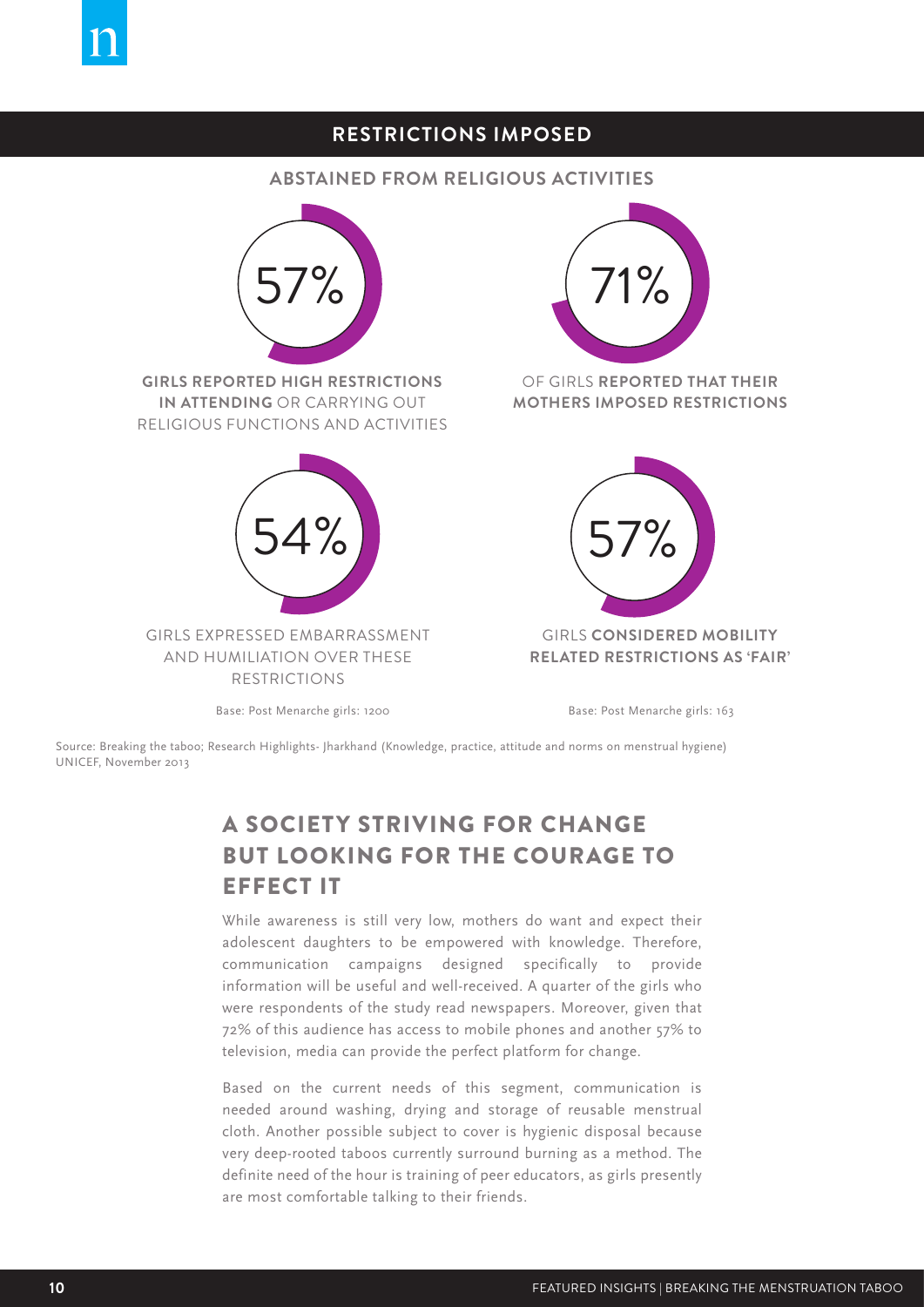# **THE NIELSEN QUALITATIVE VIEW**

- SARBANI SEN, DIRECTOR, NIELSEN INDIA

The social taboo and awkwardness associated with menstruation has resulted in negligible conversation around the subject perpetuating misconceptions. Unfortunately, for most women, even among the educated and the 'liberated class,' the vocabulary is mired in negativity: *"I am down"* is the most common expression used by a woman to convey that she is menstruating. Communication campaigns like that of Sofy's *(#iamnotdown)* and Whisper's *(Don't touch the pickle)* will go a long way in combating existing myths and infuse positive cultural codes.

In the urban scape, another positive driver is changing parenting codes, which have been democratised over a period of time. Today, at least in urban India, daughters enjoy considerable freedom to discuss the subject with their mothers and friends. Mothers who are well-educated and savvy also pave the way for discussion around the topic. This coupled with conversations on social media are helping bring about a change in outlook.

The real challenge is among women belonging to lower socioeconomic classes where social and economic constraints are far more prominent. Here, category recruitment for sanitary napkin usage is still minimal. There needs to be sustained awareness initiatives, as well as social endorsement by role models that women from this segment can look up to. Such programmes would give them the much needed courage to go and buy sanitary napkins or start practicing safe and hygienic methods to manage their menstruation.

# **ABOUT THE STUDY**

This baseline study on menstrual hygiene management of girls and women was conducted for UNICEF among 9000 respondents including pre-menarche and post-menarche girls, their mothers, fathers, teachers, community leaders, village health functionaries, shopkeepers and members of local self-help groups in parts of Bihar and Jharkhand. The objective was to understand the menstrual hygiene behaviour of adolescent girls and women in rural areas. The study covered the issues around planning and preparation of girls for menarche, management of menstruation post that and maintaining hygiene during menstruation. The study also tried to understand the effect of menstruation on the everyday lives of girls, including the communication and discussion on the subject amongst themselves, and with people around them. The second study was conducted among 505 gynecologists to find out their views and estimations on sanitary protection habits among their patients during menstruation.